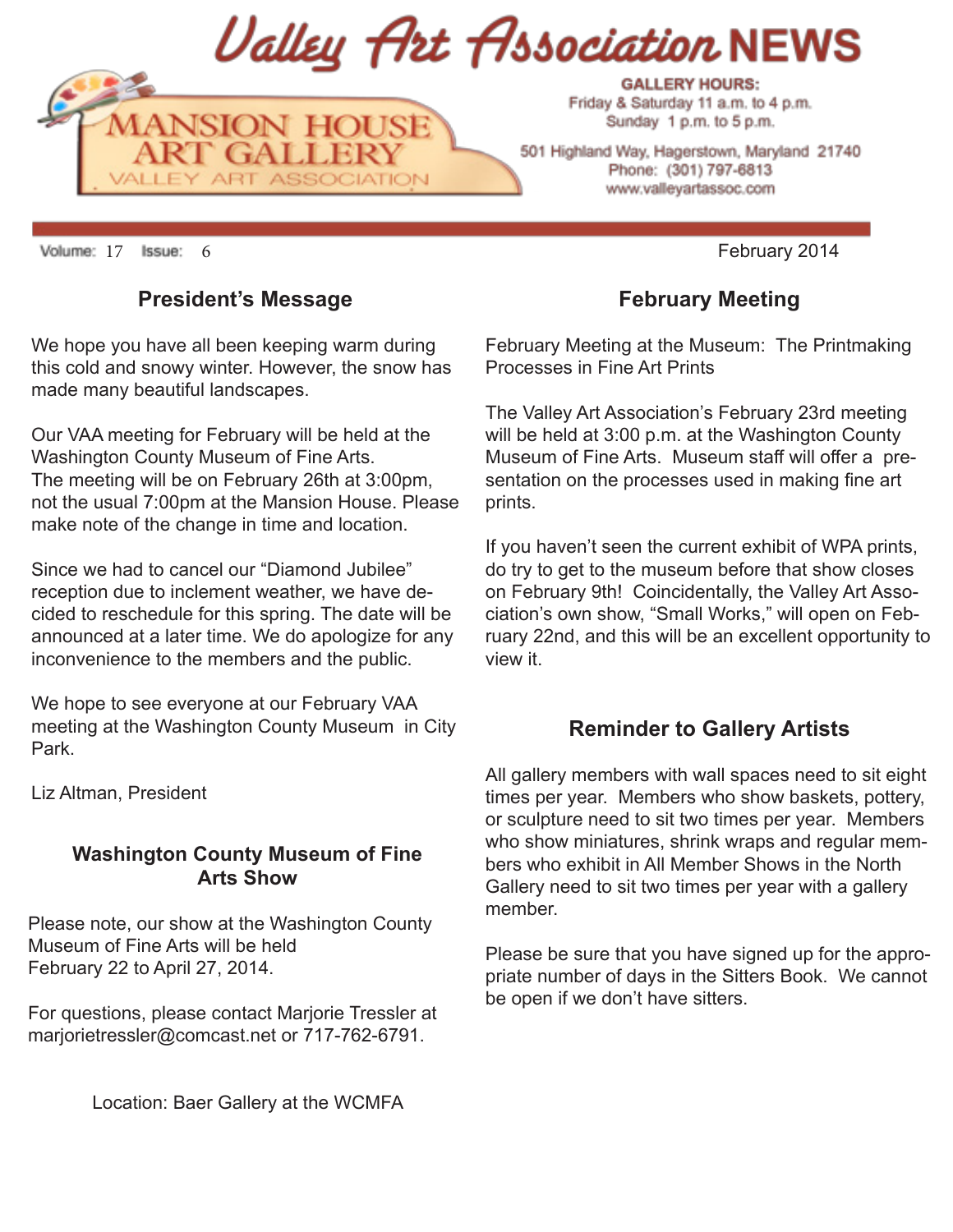## **Artist, Nicole Troup, Paints a Portrait of the Retired CEO of Summit Health**



Nicole Troup is a member of the Valley Art Association and is a professional portrait artist residing in Greencastle, Pennsylvania. The artist was recently commissioned by Summit Health in Franklin County, PA, to paint the portrait of the retiring CEO of Summit health, Norman Epstein, to honor his twenty-four years of service. The portrait was unveiled to him at his retirement party held at the Orchards restaurant in Chambersburg, PA.

"She's an exceptional artist and it's just such an honor," he said." Her technique and work is stunning. Every time I see it, I notice something different."

In it, Epstein posed with the African Landscape and an elephant in the background from a January 2011 visit to Chobe National Park in Botswana. This commission was "confidential" in order to surprise Epstein, who said he was "Shocked" at the unveiling.

In addition to Epstein, Troup also has several works in private collection and is currently working on a portrait of Pennsylvania Gov. Tom Corbett for her future art show "The Faces of Pennsylvania." The exhibit will also include state Refreshments—VAA Meetings Rep. Todd Rock and Sam Childers of Central City, who she chose following the 2011 premiere of the Hollywood film, "Machine Gun Preacher" starring Gerard Butler as Sam Childers.

## **Inspiration Tuesdays with Marjorie Tressler**

Dates: Continuous Day: Tuesday Time:10-2pm Location: Mansion House Tuition: Free

Marjorie Tressler is facilitating a weekly painting session in oil, acrylic or mixed media for intermediate or above painters each Tuesday. These sessions are free and open to all members of the VAA. The artists share ideas, experiences, knowledge, and use of materials, some critiques, but most of all inspiration. The artists supply their own materials and still life set-ups, etc. The only requirement is the artist needs to be self-motivated and able to work independently.

For more information or to sign up, please contact Marjorie directly at: 717-762-6791 or marjorietressler@comcast.net

## **Wednesday Art Group**

The Wednesday Art Group invites you to join us. We meet every Wednesday (weather permitting) from 10 a.m. to 2 p.m. Bring your lunch and paints (any medium).

> For more information, call Audrey Mentzer at 301-739-8112 or Ruth Peyton at 304-274-3465



Artists looking for Artists And Models fort the Wednesday Portrait Group Contact Donna or Hal Mason 301-791-6719 donnamasonart@yahoo.com For more information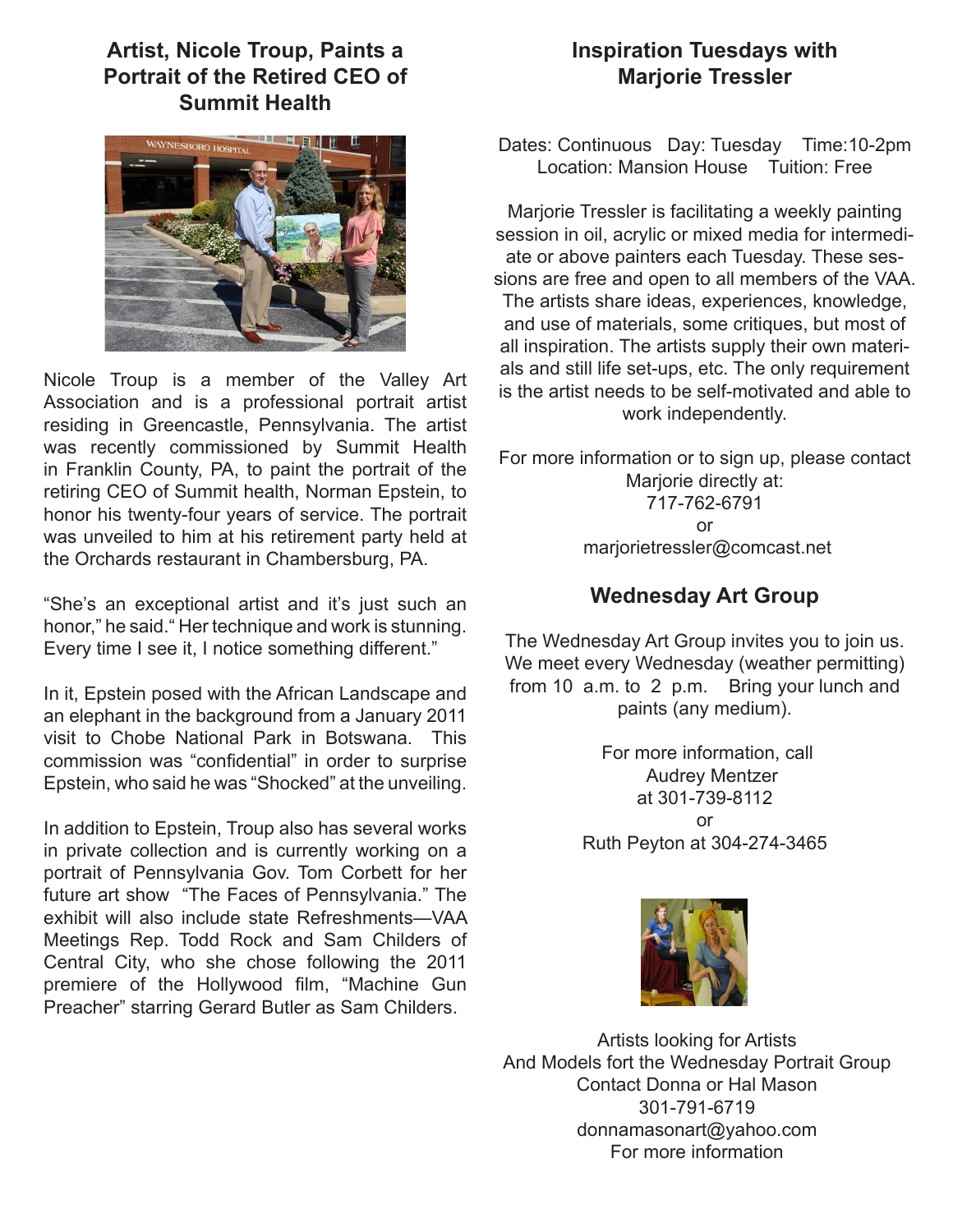## **North Gallery Show**

February **Becky Deiterich February** March Carol Wilks, March 2-30 April Denny Bingaman, April 4-27 May Inspiration Tuesday Group, May 2-25. Reception May 4, 2-4 p.m. June All Member Show/Miniature Show, May 30-July 27BluesFest Porch Show, Sunday, June 1, 10 a.m. to 5 p.m July August September **October** 

November **December** 

# Thank you

*I'd like to extend my appreciation for all the wonderful notes and beautiful cards I received I celebration of my 90th birthday. The sentiments expressed made this milestone very special. Thank you so much for your thoughtfulness.*

 *Jean Strike*

#### **Refreshments—VAA Meetings**

## **Hospital Art In The Hallways**

|       | <b>Mertius</b>                 | Waynesboro              | <b>Chambers-</b><br>burg |
|-------|--------------------------------|-------------------------|--------------------------|
| Feb   | Janie                          | Jean                    |                          |
|       | Moltrup                        | Harshman                | Denny                    |
| March |                                |                         | Bingaman                 |
|       | Audrey                         | Doretta                 |                          |
|       | Mentzer                        | Wisler                  | Linda                    |
| April |                                |                         | Mosemann                 |
|       | <b>Jeff</b><br><b>Driscoll</b> | Charles<br>Gelsleichter | Mona<br><b>Flickes</b>   |

## **Changes for "ART IN THE HALLWAY" with Meritus Medical Center**

 Guidelines have changed. Destroy all your old ones that you may have in your ART FILES, please. Beginning February 2014, tags are to be hung under the right corner of paintings. If you do not have a computer, have someone you know make your tags. All tags must be uniform to maintain integrity of display to ensure medical center's aesthetics. Copies of the new guidelines will be on Bulletin Board, in White Policy Book and Lucy will E-mail or mail a copy when your month approaches with hanging and removing dates, time, and Guidelines.

2013 VAA Sales = \$2,208.90 VAA Sales since beginning May 2004 = \$21,361.22 VAA Donations since beginning May 2004 = \$ 5,331.76

## **WELCOME NEW MEMBER**

|  | February        | <b>Carol Miller</b> |                                                                                                                       |
|--|-----------------|---------------------|-----------------------------------------------------------------------------------------------------------------------|
|  | March           | Lesley Whalley      | Pauline Adams is a new Gallery Member.                                                                                |
|  | April           | Donna & Denny       |                                                                                                                       |
|  |                 | <b>Bingaman</b>     | <b>Gary Schlappal</b>                                                                                                 |
|  | May             | Marjorie Tressler   | Has been a full time professor at Midwest Colleges<br>and                                                             |
|  | JUNE-----PICNIC |                     | school of the Art Institute in Chicago.                                                                               |
|  |                 |                     | Does mixed media wall forms and ceramics                                                                              |
|  |                 |                     | Over 400 Exhibits in US and world                                                                                     |
|  |                 |                     | Over 90 awards, including the NEA Artist Fellowship<br>In museums and collections - Cleveland Museum of<br>Arts, etc. |
|  |                 |                     | Over 150 demos, talks or lectures                                                                                     |